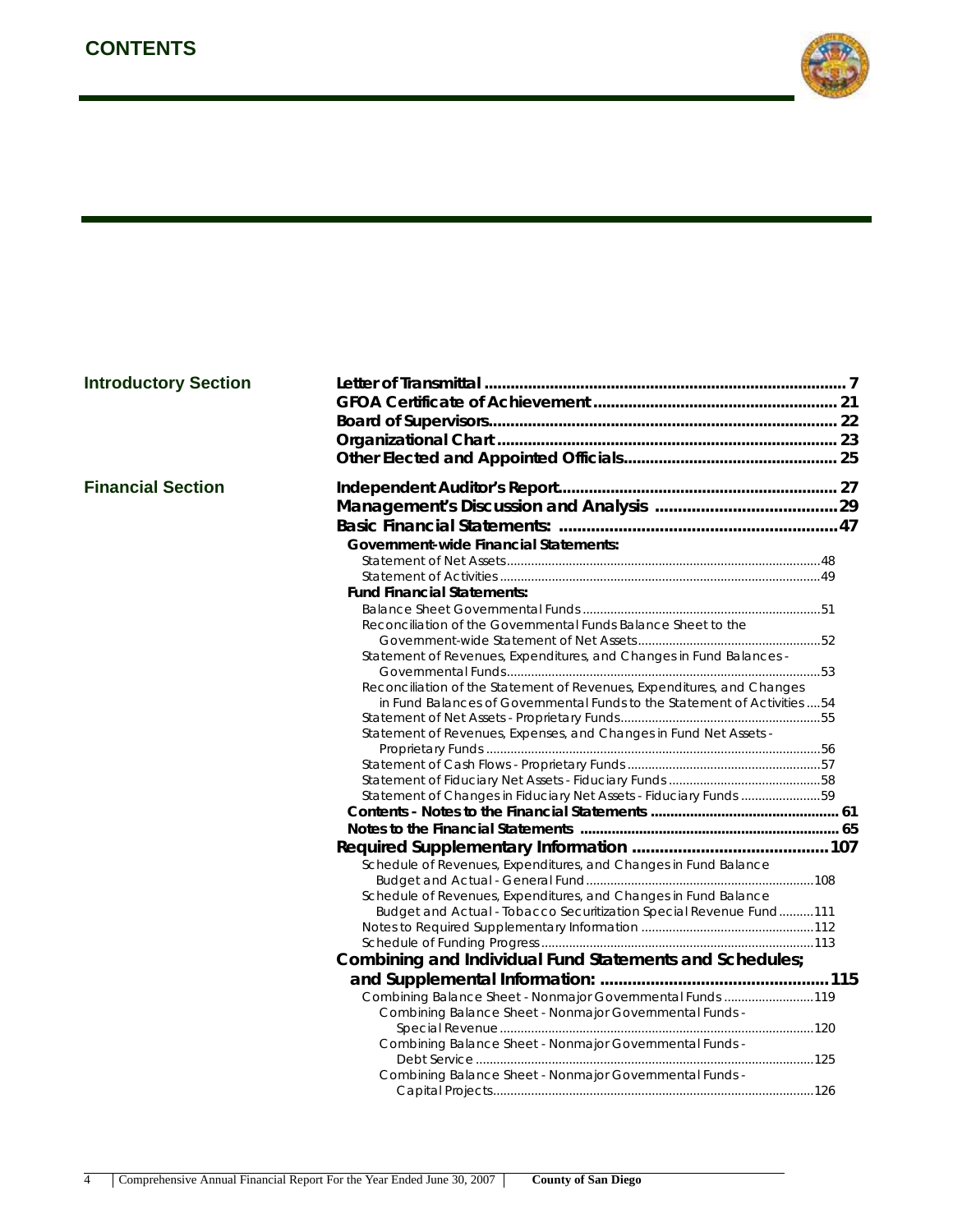

| Combining Statement of Revenues, Expenditures and Changes in       |
|--------------------------------------------------------------------|
|                                                                    |
| Combining Statement of Revenues, Expenditures and Changes in       |
| Fund Balances Nonmajor Governmental Funds - Special Revenue 128    |
| Combining Statement of Revenues, Expenditures and Changes in       |
| Fund Balances Nonmajor Governmental Funds - Debt Service  133      |
| Combining Statement of Revenues, Expenditures and Changes in       |
| Fund Balances Nonmajor Governmental Funds - Capital Projects 134   |
| Schedule of Revenues, Expenditures and Changes in Fund Balance -   |
|                                                                    |
| Schedule of Revenues, Expenditures and Changes in Fund Balance -   |
| Budget and Actual Nonmajor - Housing and Community                 |
|                                                                    |
| Schedule of Revenues, Expenditures and Changes in Fund Balance -   |
|                                                                    |
| Schedule of Revenues, Expenditures and Changes in Fund Balance -   |
| Budget and Actual Nonmajor - Lighting Maintenance District Fund138 |
| Schedule of Revenues, Expenditures and Changes in Fund Balance -   |
| Budget and Actual Nonmajor - County Library Fund139                |
| Schedule of Revenues, Expenditures and Changes in Fund Balance -   |
| Budget and Actual Nonmajor - Asset Forfeiture Program Fund140      |
| Schedule of Revenues, Expenditures and Changes in Fund Balance -   |
| Budget and Actual Nonmajor - Inmate Welfare Program Fund141        |
| Schedule of Revenues, Expenditures and Changes in Fund Balance -   |
| Budget and Actual Nonmajor - Inactive Wastesites Fund142           |
| Schedule of Revenues, Expenditures and Changes in Fund Balance -   |
|                                                                    |
| Schedule of Revenues, Expenditures and Changes in Fund Balance -   |
| Budget and Actual Nonmajor - Park Land Dedication Fund144          |
| Schedule of Revenues, Expenditures and Changes in Fund Balance -   |
| Budget and Actual Nonmajor - County Service Districts Fund145      |
| Schedule of Revenues, Expenditures and Changes in Fund Balance -   |
| Budget and Actual Nonmajor - Flood Control Districts Fund 148      |
| Schedule of Revenues, Expenditures and Changes in Fund Balance -   |
| Budget and Actual Nonmajor - Housing Authority Fund 149            |
| Schedule of Revenues, Expenditures and Changes in Fund Balance -   |
|                                                                    |
| Schedule of Revenues, Expenditures and Changes in Fund Balance -   |
| Budget and Actual Nonmajor - In Home Support Services Fund151      |
| Schedule of Revenues, Expenditures and Changes in Fund Balance -   |
| Budget and Actual Nonmajor - Other Special Districts Funds152      |